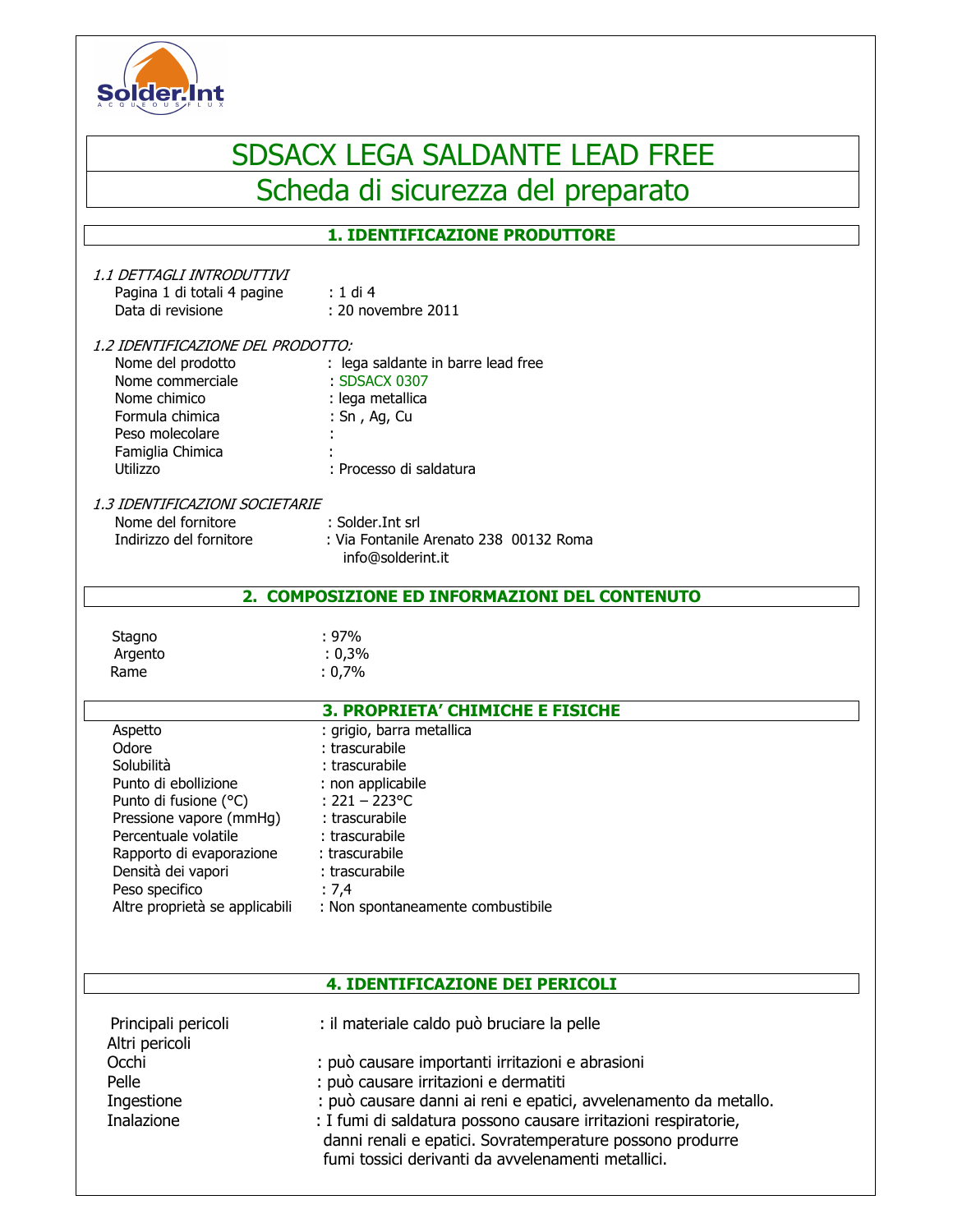

# **5. MISURE DI PRONTO SOCCORSO**

| Contatto con gli occhi | : Lavare gli occhi con abbondante acqua per 15 minuti anche con lenti<br>a contatto. Contattare un medico. |
|------------------------|------------------------------------------------------------------------------------------------------------|
| Contatto con la pelle  | : Lavare con acqua e sapone. Se ci sono irritazioni della pelle contattare<br>un medico.                   |
| Inalazione             | : Portarsi all'aria aperta e contattare un medico.                                                         |
| Ingestione             | : Chiamare un medico.                                                                                      |

## **6. MISURE ANTINCENDIO**

| Prodotto                          | : Non infiammabile                                               |
|-----------------------------------|------------------------------------------------------------------|
| Flash point                       | $\sim$ $-$                                                       |
| Temperatura di autoaccensione: NA |                                                                  |
| Limite di Infiammabilità (%)      | $\sim 100$ mm                                                    |
| Proprietà esplodenti              | :NA                                                              |
| Metodi di estinzione              | : Polvere. Non utilizzare acqua se il metallo è fuso.            |
| Istruzioni sullo spegnimento      | : Utilizzare una coperta per soffocare il fuoco.                 |
| Rischio di esplosione             | : Nello stato liquido in grande quantità può causare esplosioni. |

#### 7. MISURE IN CASO DI FUORIUSCITA ACCIDENTALE

| Fuoriuscita e Spandimento | : adottare le misure necessarie per il controllo del materiale<br>versato o rilasciato. |  |
|---------------------------|-----------------------------------------------------------------------------------------|--|
|                           | Raccogliere il materiale in eccesso e lavare la zona con acqua                          |  |
|                           | e sapone.                                                                               |  |

### 8. MANIPOLAZIONE E STOCCAGGIO

| Manipolazione | : Non toccare le barre con le mani nude. Se in contatto con la pelle |
|---------------|----------------------------------------------------------------------|
|               | Lavare con alcool o con acqua contenente sapone.                     |
|               | Durante l'utilizzo ventilare sufficientemente. Non inalare i vapori. |
| Stoccaggio    | : Stoccare in ambiente asciutto e ventialato.                        |

## 9. CONTROLLO DELL'ESPOSIZIONE / PROTEZIONE INDIVIDUALE

| a. LIMITI DI ESPOSIZIONE                            | : NOME INGREDIENTE<br>Stagno<br>Argento<br>Rame                                                                                                                                                                          | <b>OSHA TLV</b><br>2mg/m3<br>$0,01$ mg/m $3$<br>0,2mg/m3 | <b>ACGHIH PEL</b><br>2mq/m3<br>$0,1$ mg/m $3$<br>0,2mg/m3 |  |
|-----------------------------------------------------|--------------------------------------------------------------------------------------------------------------------------------------------------------------------------------------------------------------------------|----------------------------------------------------------|-----------------------------------------------------------|--|
| b. PROTEZIONI PERSONALI                             |                                                                                                                                                                                                                          |                                                          |                                                           |  |
| Protezione occhi e pelle<br>Protezione respiratorie | : occhiali di protezione o maschera, abbigliamento ignifugo e guanti.<br>: I livelli di esposizione si mantengono bassi seguendo le indicazioni.<br>Se richiesta una protezione respiratorie utilizzare un purificatore. |                                                          |                                                           |  |
| c. VENTILAZIONE                                     | : Ventilare sufficientemente l'ambiente di lavoro.                                                                                                                                                                       |                                                          |                                                           |  |

# **10. STABILITA' E REATTIVITA'**

STABILITA' : Il prodotto è da considerarsi stabile nelle normali condizioni. CONDIZIONI E SOSTANZE DA EVITARE: Evitare il contatto con materiali fortemente ossidanti e acidi. PRODOTTI DELLA DECOMPOSIZIONE : Stagno e Rame.